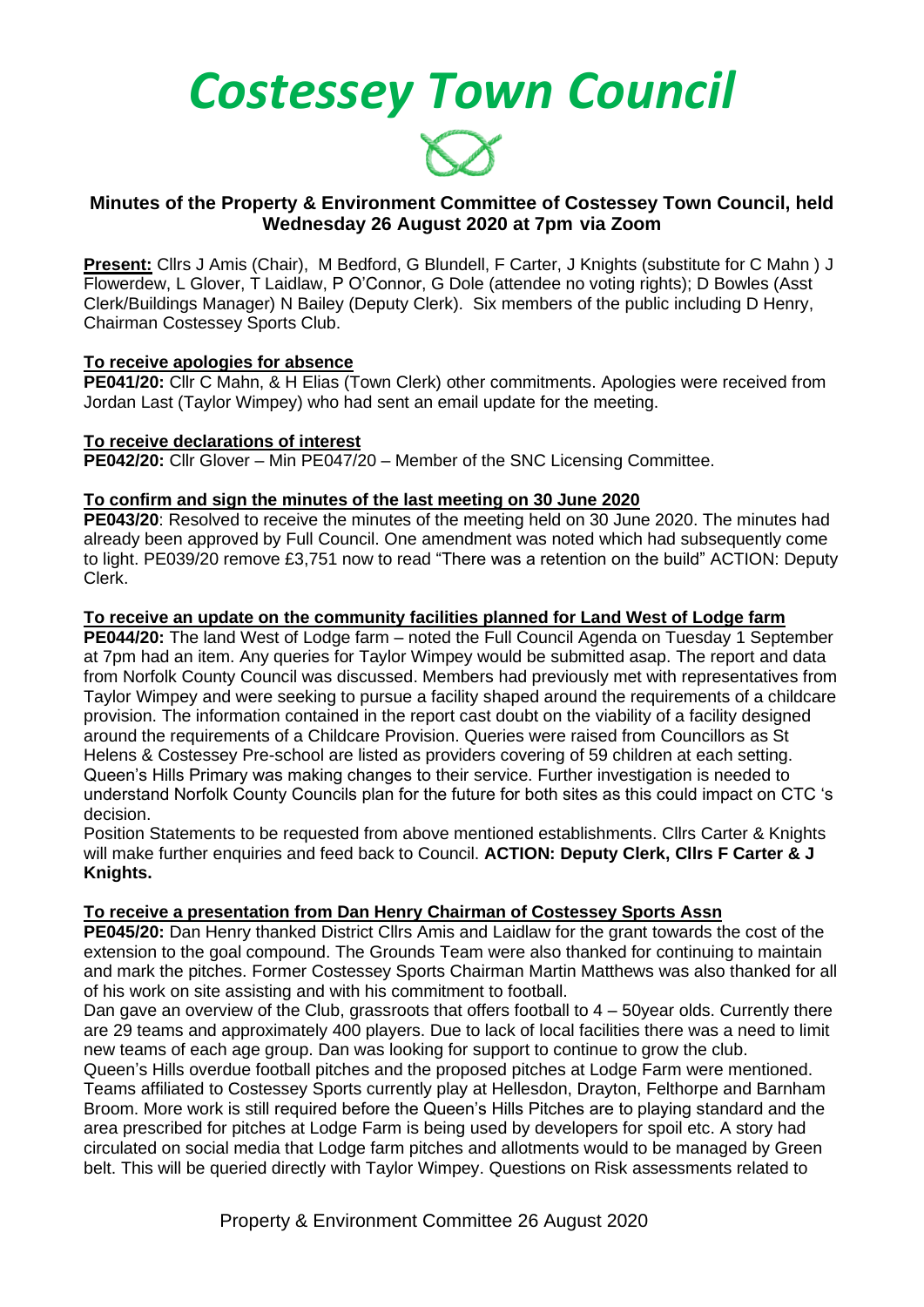Covid were also discussed and it was explained that we are now operating with an in-house cleaner / caretaker. Halls re-open to regular hall hirers from 7 September, but with restricted facilities due to Government guidelines. Public Toilets were not open at any CTC managed facility.

The Deputy Clerk would liaise with Dan Henry and send any questions/queries re: Lodge Farm to Taylor Wimpey.

**Action Deputy Clerk: To clarify the position on Green Belt at Lodge Farm and the Agreement on the use of the Queen's Hills pitches. Deputy Clerk** 

**PE046/20:** Cllr Dole left the meeting.

# **To Receive advice in relation to the Premises Licence at Longwater Lane NR8 5AH**

**PE047/20:** Free advice from a former Police Chief Inspector outlined three options. The previous application on 13<sup>th</sup> March was withdrawn by the applicant for technical issues. This related to a Licence Condition on the 'control on noise' for the building which could not be adhered to on the field. Options were discussed with a recommendation to pursue option two -

Apply to vary the current Premises Licence including the outside space in the recreation ground in the licensed area. This would involve a rewrite of the operating schedule, basically describing the various events required and tailoring the conditions on the licences that these are catered for without leaving any legacy conditions that contradict the new proposal**.** 

# **Recommended to Full Council to pursue option 2 (outlined above) and to apply to vary the current Premises licence. ACTION: Deputy Clerk**

**PE048/20:** Recommended for the application to be officer-led and not to incur any professional fees.

# **Recommended to Full Council that the application be officer-led to avoid additional professional fees. ACTION: Deputy Clerk**

# **To approve purchase of lottery funded Rainbow Bench at Longwater Lane Grounds**

**PE049/20:** If approved the order would be combined with the previously agreed purchase for The Denes, Fairway, Queen's Hills. Every effort would be made to coordinate installation. The bench at Longwater should be installed near to the play areas. The Lottery Grant was £974 and the price quoted for the bench was £995 plus VAT plus delivery.

# **Recommended to Full Council the purchase of the lottery funded Rainbow Bench at Longwater. ACTION: Deputy Clerk**

**A prpopsal to add a similar bench at Breckland Park was not carried**

# **To consider the sale of a parcel of land at Breckland Park off Jerningham Road**

**PE050/20:** Anglian Water has outlined their requirements in relation to an underground Foul Waste Pipe and Inspection Chamber close to the dwelling occupied by the owners seeking to purchase a piece of land from CTC. It was understood that the FW from Breckland Hall connected to the pipe identified towards the north of the site, as did some dwellings along Grove Avenue. CTC liability in terms of private drainage from the hall finished at the connection near to the play equipment, and CTC managed the football pitches on top of it. Any land owner would have to adhere to AW instructions. AW Departmental Contact details were included and should be sent to the owners of the neighbouring dwelling who were present at the meeting and had the opportunity to speak. Further liaison with the home owners would be required if there was a desire to sell a piece of land. **Recommended to Full Council that no further action be taken** 

# **PE051/20: It was resolved to continue the meeting beyond 9pm.**

# **To receive information on the improvements to footpaths at Gunton Lane**

**PE052/20:** Cllr Amis updated on the footpaths and Gunton Lane. Remedial works may be required to make safe areas leading to the riverbank. Work to be assessed with site visit and quotes/ contractor to be sought. **Action: Head Groundsman**